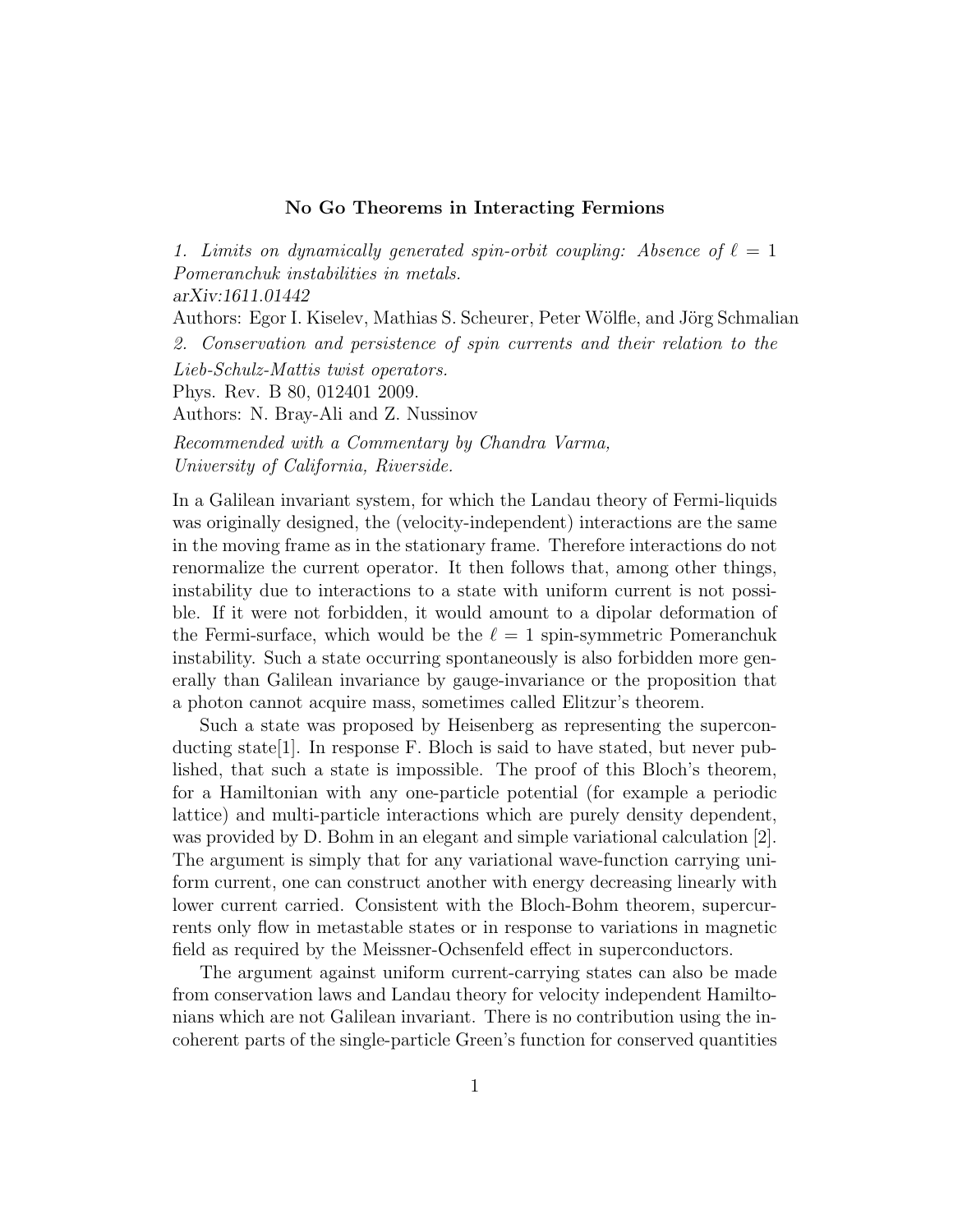such as density and spin-density. This together with the associated continuity equations or Ward identities allows no renormalization for current-current correlations either of spin or charge. This is shown quite simply by Kiselev et al. in the first paper noted above.

None of the above implies that current carrying states at  $q = 0$  is disallowed in a lattice with a basis. Such states were proposed and are in fact have been observed in cuprates [3] and in an iridate compound [4].

The issue of spin-currents is more fraught. In problems with spin-orbit interaction, which is where most of the interest lies, spin is itself not conserved and so there is no continuity equation. But let us first consider the case that the total local spin and all its components are conserved and there is a spin continuity equation, for example in a problem which is again with only density dependent interactions. Then the second paper noted above has generalized Bloch's argument to show that no equilibrium state carrying uniform spin-current is possible. This has also been derived using a Ward identity in the first paper above. So Pomeranchuk instability is also impossible in the  $\ell = 1$  antisymmetric spin-channel in the absence of a spin-orbit interactions. Again more complicated spin-current patterns on lattices are not disallowed. These are described by Kiselev et al.

The problem of spin-currents with spin-orbit interactions was raised in the context that spin-currents are time-reversal conserving and therefore may possibly be dissipation free [5]. But it was pointed out that not having a conserved current makes such a discussion moot [6]. But it is possible to include the effect of non-conservation of spin and yet define a spin-current operator which does obey a continuity equation [7]. This issue would appear to be important in proper interpretation of spin-Hall effect experiments.

The idea [8] of a state resembling the  $\ell = 1$  spin-antisymmetric Pomeranchuk state to Uranium compounds, is not disallowed by the arguments of the papers highlighted above because of the substantial spin-orbit coupling. For  $URu_2Si_2$ , where such a state was proposed, experiments have however ruled out such a state; the hidden order is almost certainly the spatial order of a high order multipole [9]. It might however be worthwhile to have Landau type theory generalizing Pomerachuk instabilities to problems with spin-orbit scattering included.